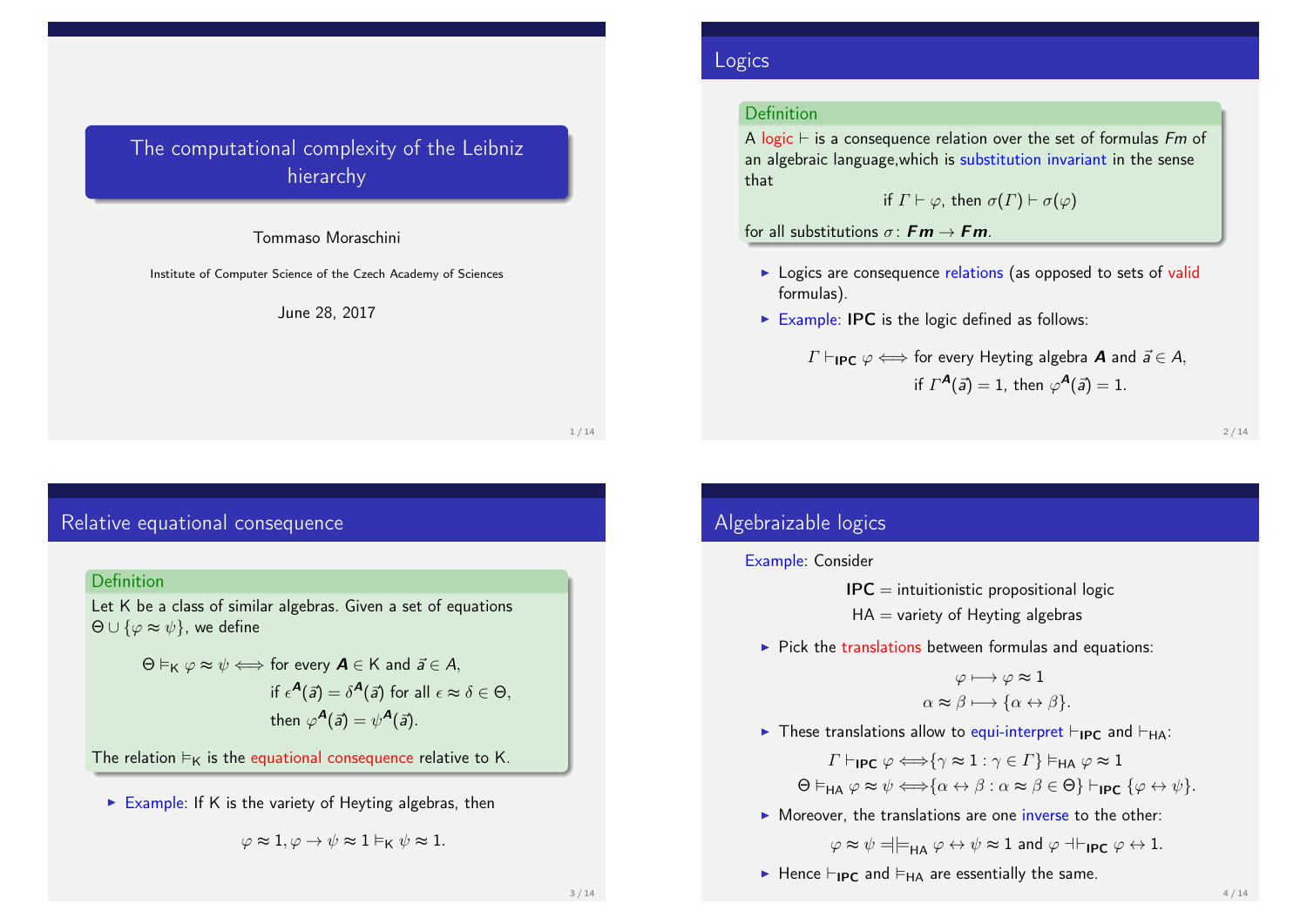Intuitive idea: a logic  $\vdash$  is algebraizable when it can be essentially identified with a relative equational consequence  $\vDash_{K}$ .

#### **Definition**

A logic  $\vdash$  is algebraizable when there exists:

- 1. A class of algebras K (of the same type as  $\vdash$ );
- 2. A set of equations  $\tau(x)$  in one variable x;
- 3. A set of formulas  $\rho(x, y)$  in two variables x and y such that  $\tau$  and  $\rho$  equi-interpret  $\vdash$  and  $\vDash$ <sub>K</sub>:

 $\Gamma \vdash \varphi \Longleftrightarrow \tau(\Gamma) \vDash_{\mathsf{K}} \tau(\varphi)$  $\Theta \vDash_{\mathsf{K}} \varphi \approx \psi \Longleftrightarrow \rho(\Theta) \vdash \rho(\varphi, \psi)$ 

and the two interpretations are one inverse to the other:

 $\varphi \approx \psi = \models_{\mathsf{K}} \tau \rho(\varphi, \psi)$  and  $\varphi \dashv \vdash \rho \tau(\varphi)$ .

5 / 14

### Semantic Algebraization Problem

Given a finite reduced logical matrix  $\langle \mathbf{A}, F \rangle$  of finite type, determine whether its induced logic is algebraizable or not.

 $\triangleright$  There is an easy decision procedure for this problem because:

#### Theorem

Let  $\langle A, F \rangle$  be a finite reduced matrix and  $\vdash$  its induced logic.  $\vdash$  is algebraizable iff there is a finite set of equations  $\tau(x)$  and a finite set of formulas  $\rho(x, y)$  such that

> $a = b \Longleftrightarrow \rho(a, b) \subseteq F$  $a \in F \Longleftrightarrow A \models \tau(a).$

- $\triangleright$  Since finitely generated free algebras over  $\mathbb{V}(A)$  are finite, we can just check the existence of the sets  $\rho(x, y)$  and  $\tau(x)$ .
- $\blacktriangleright$  Hence the Semantic Algebraization Problem is in EXPTIME.

# Algebraization Problem

 $\triangleright$  We study the computational aspects of the following problem:

### Algebraization Problem

Given a logic  $\vdash$ , determine whether  $\vdash$  is algebraizable or not.

 $\triangleright$  Logic can be presented (at least) in two ways:

syntactically  $=$  by means of Hilbert calculi  $semantically = by means of collections of logical matrices.$ 

### Theorem (M. 2015)

The Algebraization Problem for logics presented by finite consistent Hilbert calculi is undecidable.

#### 6 / 14

# A useful EXPTIME-complete problem

- $\triangleright$  We want to prove that the Semantic Algebraization Problem is complete for EXPTIME.
- $\triangleright$  We need to construct a polynomial-time reduction to such a complete problem.

#### The Problem Gen-Clo

Given a finite algebra **A** of finite type and a function  $h: A^n \to A$ , determine whether  $h$  belongs to the clone of  $A$  or not.

Gen-Clo<sub>3</sub> is the same problem, restricted to the case where h is unary and the operations of  $\boldsymbol{A}$  are at most ternary.

### Theorem (Bergman, Juedes, and Slutzki)

# Both Gen-Clo and Gen-Clo $\frac{1}{3}$  are complete for  $\mathsf{EXPTIME}.$

 $\blacktriangleright$  We will construct a polynomial reduction of Gen-Clo $_3^1$  to the Semantic Algebraization Problem.  $8/14$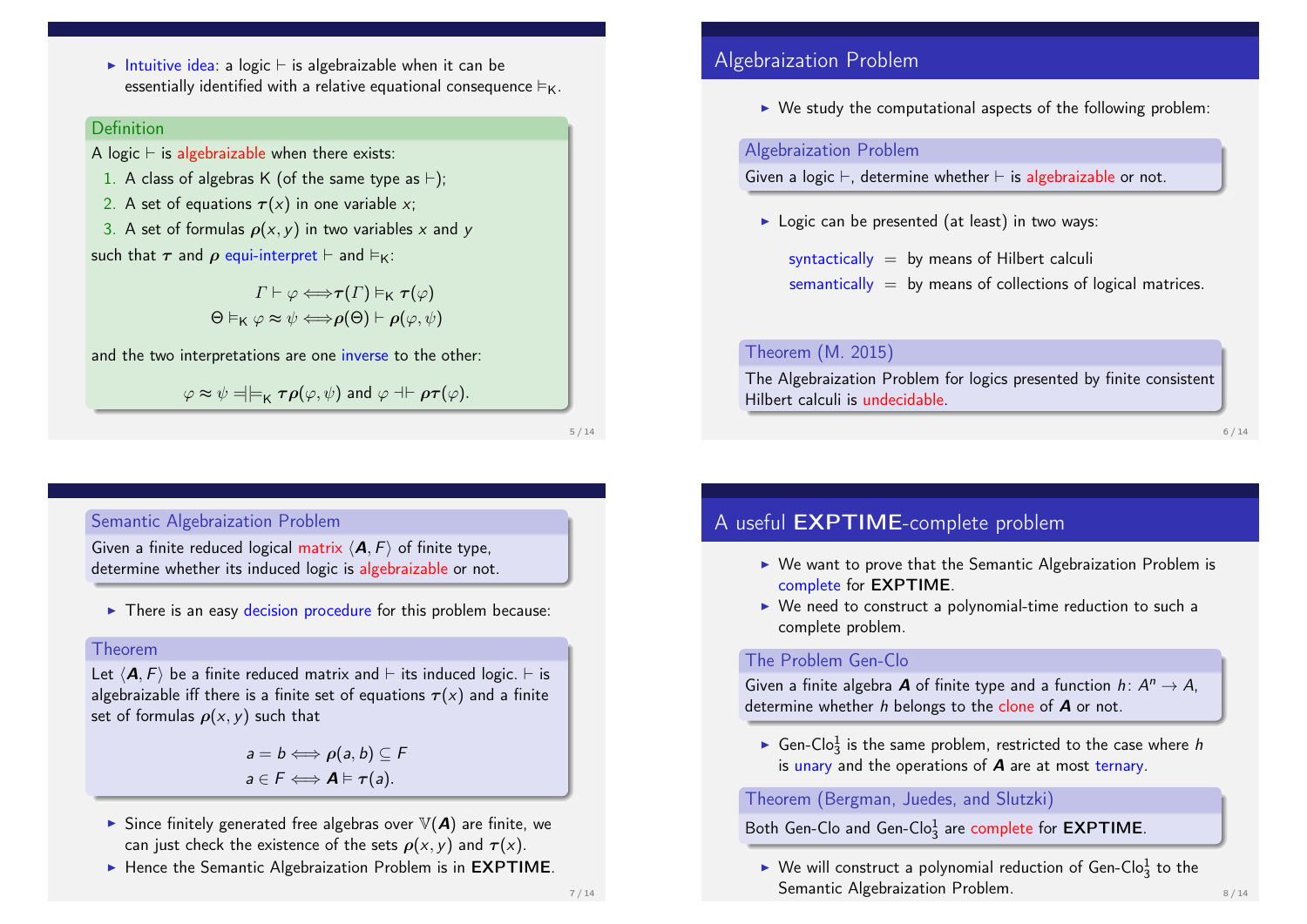# Reduction

Pick an input  $\langle \mathbf{A}, h \rangle$  for Gen-Clo $_3^1$ . We define a new algebra  $\mathbf{A}^{\flat}$  as:

The universe of  $\mathbf{A}^{\flat}$  is eight disjoint copies  $A_1,\ldots,A_8$  of A: An arbitrary finite set of elements in  $A^\flat$  can be denote as

 ${a_1^{m_1}, \ldots, a_n^{m_n}}$ 

for some  $a_1, \ldots, a_n \in A$  and  $m_1, \ldots, m_n \leq 8$ .

- The basic operation of  $A^{\flat}$  are as follows:
- 1. For every *n*-ary basic  $f$  of  $\boldsymbol{A}$ , we add an operation  $\hat{f}$  on  $\boldsymbol{A}^{\flat}$  as

$$
\hat{f}(a_1^{m_1}\ldots,a_n^{m_n}) := f^{\mathbf{A}}(a_1,\ldots,a_n)^5.
$$

2. Then we add to  $\textit{\textbf{A}}^{\flat}$  the following operation  $\Box$ :

$$
\Box(a^m) := \begin{cases} a^m & \text{if } m = 1 \text{ or } m = 2 \\ a^{m-1} & \text{if } m \text{ is even and } m \ge 3 \\ a^{m+1} & \text{if } m \text{ is odd and } m \ge 3. \end{cases}
$$

9 / 14

# Hardness result

#### Theorem

There is a polynomial-time reduction of Gen-Clo $_3^1$  to the Semantic Algebraization Problem, i.e. given a finite algebra **A** of finite type. whose basic operations are at most ternary, and a unary map  $h: A \rightarrow A$ . TFAE:

- 1. h belongs to the clone of A.
- 2. The logic induced by the matrix  $\langle \bm A^\flat, F \rangle$  is algebraizable.

### **Corollary**

The Semantic Algebraization Problem is complete for EXPTIME.

3. Finally we add to  $\boldsymbol{A}^{\flat}$  the following operation  $\heartsuit$ :

$$
\heartsuit(a^m, b^n, c^k) := \begin{cases}\na^1 & \text{if } a^m = c^k \text{ and } h(a)^5 = b^n \\
a^2 & \text{if } a^m = c^k \\
\text{and } h(a)^5 = b^n \text{ and } m \in \{2, 5, 6, 7, 8\} \\
a^4 & \text{if } m, k \in \{1, 3, 4\} \\
\text{and (either } a^m \neq c^k \text{ or } h(a)^5 \neq b^n) \\
a^7 & \text{if } \{m, k\} \cap \{2, 5, 6, 7, 8\} \neq \emptyset \text{ and} \\
(\text{either } a^m \neq c^k \text{ or } h(a)^5 \neq b^n).\n\end{cases}
$$

- ► Then define  $F \subseteq A^{\flat}$  as follows:  $F := A_1 \cup A_2$ .
- $\blacktriangleright$  The pair  $\langle \boldsymbol{A}^{\flat}, F \rangle$  is a finite reduced matrix of finite type, and thus an input for the Semantic Algebraization Problem!

#### Remark

Since the arity of the operations of  $\boldsymbol{A}$  is bounded by 3, the matrix  $\langle \bm A^\flat, F \rangle$  can be constructed in polynomial time.

10 / 14

▶ Variants of the construction  $\bm{A} \longmapsto \langle \bm{A}^{\flat}, F \rangle$  can be used to show that

#### Theorem

The problem of determining whether the logic of a finite reduced matrix of finite type belongs to any of the following classes

> algebraizable logics protoalgebraic logics equivalential logics truth-equational logics order algebraizable logics,

### is hard for EXPTIME.

 $\sqrt{ }$  $\int$ 

 $\overline{\mathcal{L}}$ 

 $\triangleright$  For all the above classes of logics (except the one of truth-equational logics), the problem is complete for EXPTIME.